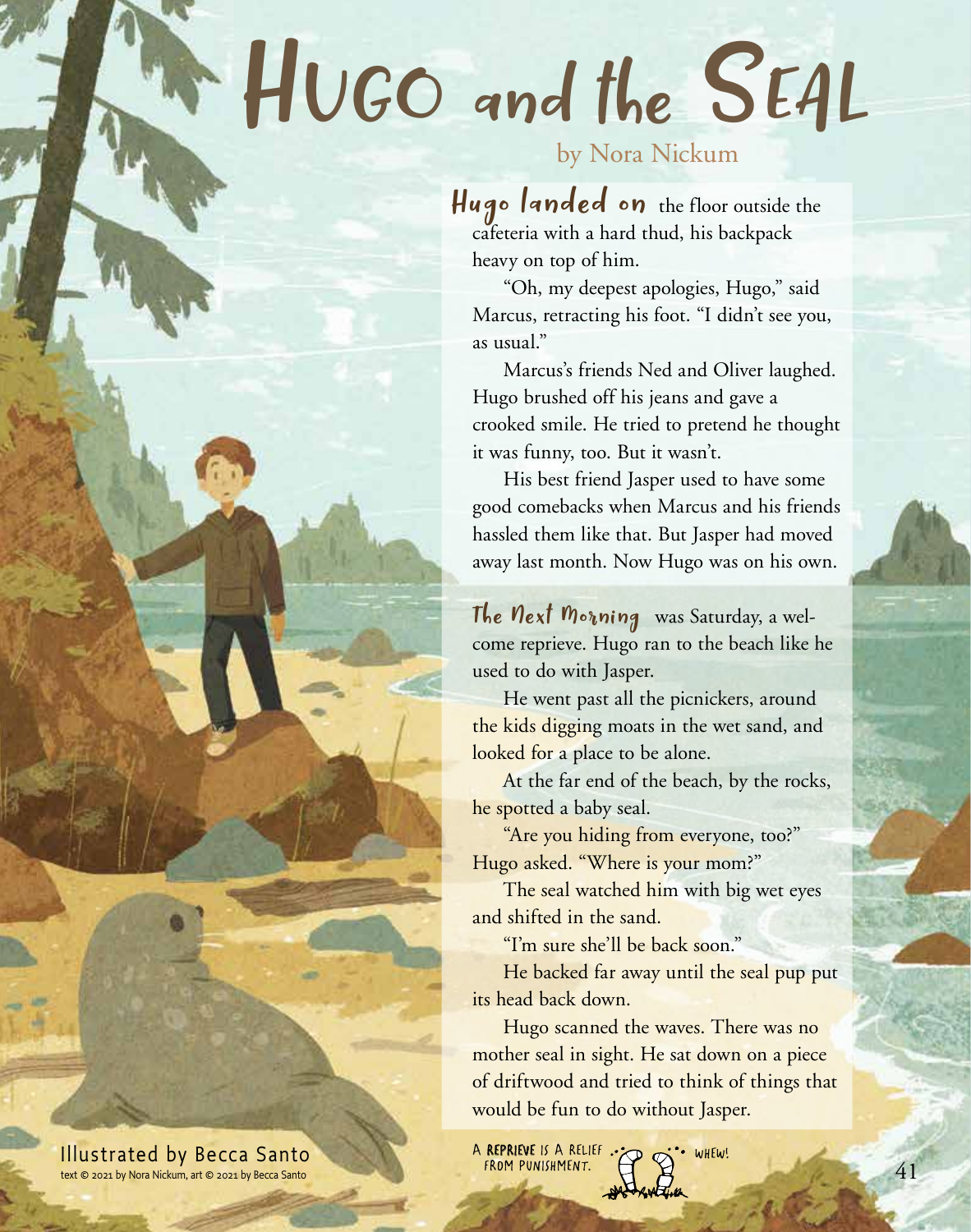The pup looked like it was asleep. Hugo wondered what seals dreamed about.

Loud panting and clattering pebbles broke the silence. An enormous dog ran down the beach, right toward the baby seal.

*That dog could tear the seal to pieces!* "Stop!" Hugo shouted.

The dog came to a halt, panting and drooling, and looked at him expectantly. Hugo was not sure what to do next.

The dog turned away and trotted toward the seal.

Hugo looked around frantically. He grabbed a stick. "Here! Play with this!" Hugo threw the stick as far from the seal as he could. The dog bounded after it. Hugo let out his breath.

The dog started to bring the stick back for another throw, but then a voice down the beach called. The dog disappeared.

Hugo looked back at the seal pup. It stretched out in the sun. I should probably make sure the dog doesn't come back, Hugo thought.

He built a driftwood fort to wait in. He could not lift the boards for a roof without Jasper, but there was still some shade. Maybe I can stay here and never go back to school, he thought.

An eagle landed on a branch close to the seal. Too close. Hugo came out and waved his arms. "Go away!" he shouted.

The eagle looked startled. Then it flew off, up to the top of a fir tree at the other end of the beach.

"Don't worry," Hugo told the seal. "I'm looking out for you, even if nobody else is."

He settled back into the fort. It was almost lunchtime. He wished he had a friend who could watch the seal for him, so he could go get a sandwich. Turkey and cheese. Or maybe peanut butter and banana.

Some tiny figures emerged from the crowds down the beach. As they approached, they grew bigger and louder. Hugo made out the shapes of Marcus, Ned, and Oliver. They were yelling and laughing and throwing big rocks in the water.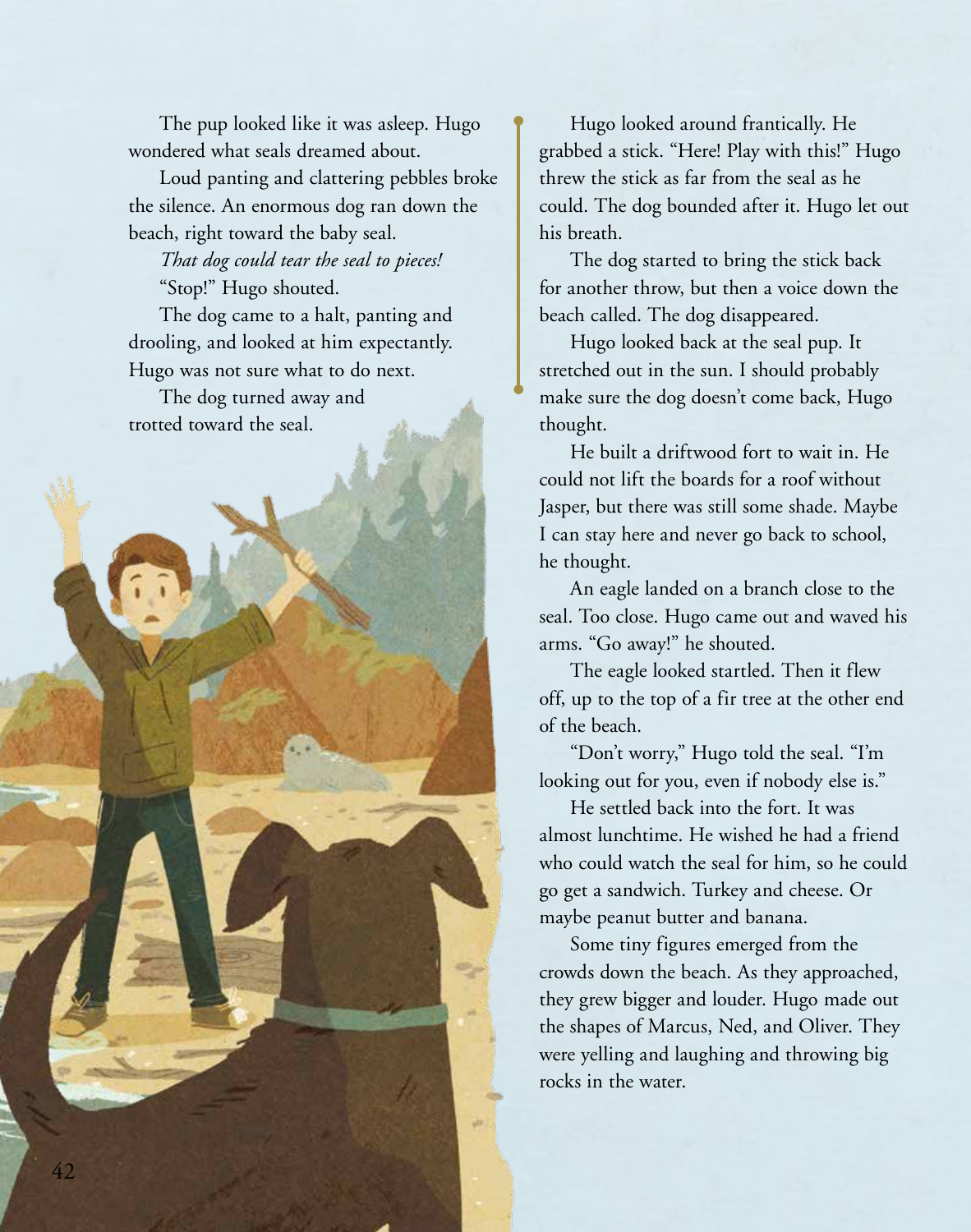

Hugo wanted to hide. He shrank back further into his fort. But he couldn't let them see the seal. What if they hurt it?

When they came close, he leapt out, trying to look confident.

"Hey guys, check out my fort!"

"Looks weak," Ned said.

Marcus laughed. "Forts are for little kids," he said, and gave Ned a fist bump.

Hugo jammed his hands in his pockets and tried to keep his face from turning red. "Why hang around here, then?"

"We have something important we have to do," said Marcus, nudging Ned. They lunged over and shoved the driftwood. The fort crashed down.

A falling log landed on Hugo's toe. His eyes stung but he kept quiet. Oliver was watching him closely, and Hugo didn't want him to see that he was hurting. He would never hear the end of it.

"That was easy," Marcus said. "Maybe when you grow up, you'll be strong enough to lift something bigger than these little sticks." Ned snickered.

"Let's get out of here," said Oliver. He turned toward the parking lot. "I want to see if the vending machine is working. I'm starving."

Their shouts finally disappeared into the wind.

Hugo picked up a big rock and watched three tiny crabs scuttle away. He went to throw the rock in the water but then remembered the seal pup. He figured it deserved some peace and quiet.

He sat down. "Still waiting, huh?" he said. "Your mom is taking her time. Maybe she's finding you some good food. Are you hungry, too?"

He picked up a stick and started making pictures in the sand. He drew stick figures— Ned and Marcus and Oliver—and put them in a prison at the top of a mountain, surrounded by a tornado. The tornado whirled them off to another planet, leaving just a pile of sand.

He and the seal pup waited and waited.

Then, far out in the water, a slick head bobbed. Hugo held his breath. The mother seal flopped up on the sand.